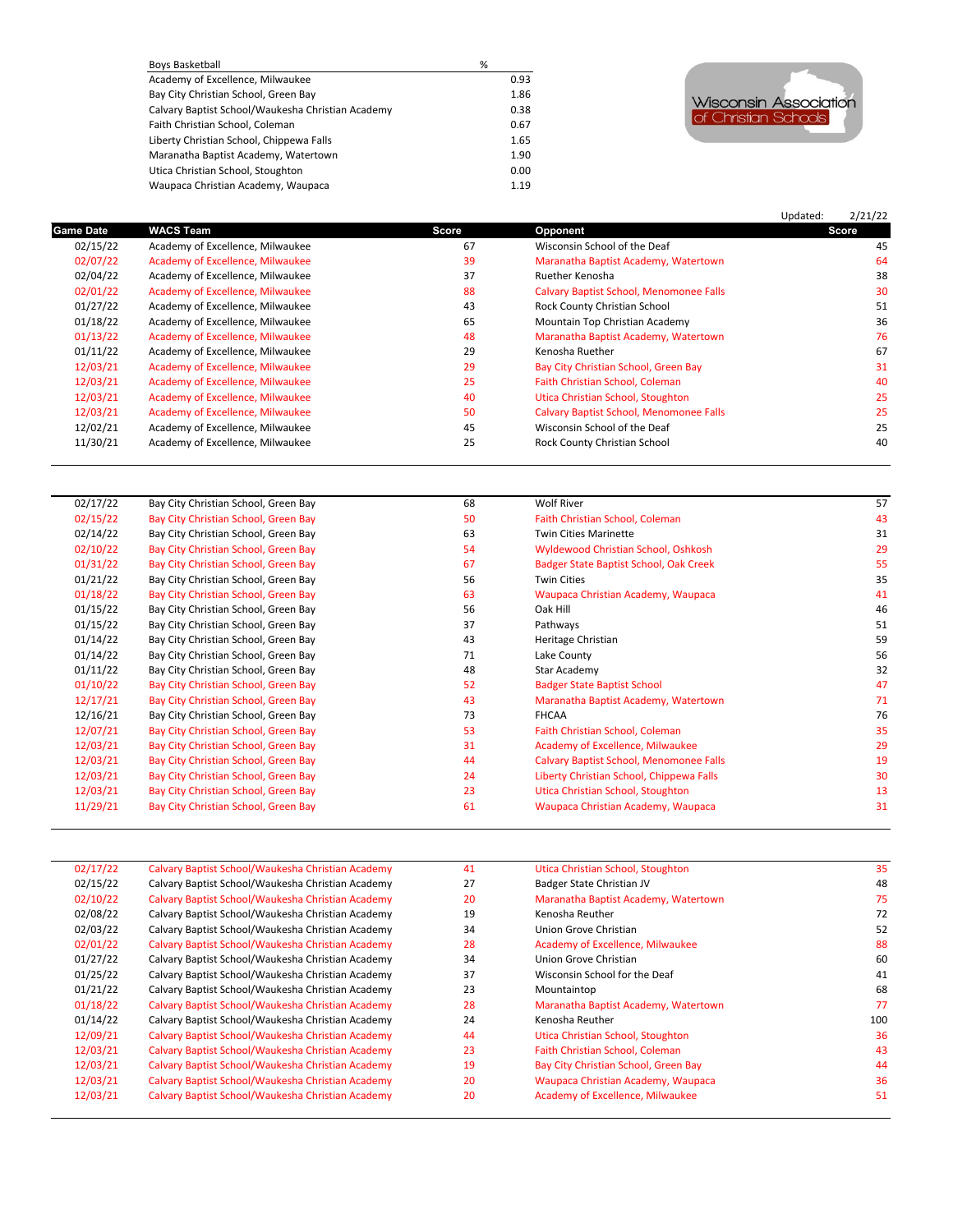| 02/18/22 | Faith Christian School, Coleman | 45 | Washington Island                        | 36 |
|----------|---------------------------------|----|------------------------------------------|----|
| 02/17/22 | Faith Christian School, Coleman | 47 | Northland, Dunbar                        | 60 |
| 02/15/22 | Faith Christian School, Coleman | 43 | Bay City Christian School, Green Bay     | 50 |
| 02/08/22 | Faith Christian School, Coleman | 44 | Valley Homeschool, Appleton              | 56 |
| 02/05/22 | Faith Christian School, Coleman | 46 | NEWCHAA, Green Bay                       | 63 |
| 02/05/22 | Faith Christian School, Coleman | 54 | Twin City Homeschool, Marinette          | 44 |
| 02/01/22 | Faith Christian School, Coleman | 36 | Waupaca Christian Academy, Waupaca       | 48 |
| 01/28/22 | Faith Christian School, Coleman | 50 | Faith Christian Academy, Wausau          | 43 |
| 01/25/22 | Faith Christian School, Coleman | 46 | Starr Academy (Rawhide), New London      | 59 |
| 01/24/22 | Faith Christian School, Coleman | 47 | Valley Homeschool, Appleton              | 59 |
| 01/20/22 | Faith Christian School, Coleman | 52 | Northland, Dunbar                        | 67 |
| 01/18/22 | Faith Christian School, Coleman | 43 | Wolf River Lutheran, Shawano             | 47 |
| 01/14/22 | Faith Christian School, Coleman | 36 | Faith Christian Academy, Wausau          | 35 |
| 01/11/22 | Faith Christian School, Coleman | 44 | Twin City Homeschool, Marinette          | 33 |
| 01/08/22 | Faith Christian School, Coleman | 40 | Copper Country, Houghton, MI             | 33 |
| 01/07/22 | Faith Christian School, Coleman | 41 | Copper Country, Houghton, MI             | 50 |
| 12/14/21 | Faith Christian School, Coleman | 40 | Waupaca Christian Academy, Waupaca       | 52 |
| 12/09/21 | Faith Christian School, Coleman | 44 | Wyldewood Christian School, Oshkosh      | 49 |
| 12/07/21 | Faith Christian School, Coleman | 35 | Bay City Christian School, Green Bay     | 53 |
| 12/03/21 | Faith Christian School, Coleman | 46 | Calvary Baptist School, Menomonee Falls  | 23 |
| 12/03/21 | Faith Christian School, Coleman | 21 | Academy of Excellence, Milwaukee         | 17 |
| 12/03/21 | Faith Christian School, Coleman | 12 | Maranatha Baptist Academy, Watertown     | 46 |
| 12/03/21 | Faith Christian School, Coleman | 20 | Liberty Christian School, Chippewa Falls | 21 |
| 11/30/21 | Faith Christian School, Coleman | 26 | Wolf River Lutheran, Shawano             | 60 |
|          |                                 |    |                                          |    |

| 02/18/22 | Liberty Christian School, Chippewa Falls | 46 | Wyldewood Christian School, Oshkosh  | 26 |
|----------|------------------------------------------|----|--------------------------------------|----|
| 02/18/22 | Liberty Christian School, Chippewa Falls | 17 | Union Grove                          | 14 |
| 02/18/22 | Liberty Christian School, Chippewa Falls | 22 | Wyldewood Christian School, Oshkosh  | 24 |
| 02/18/22 | Liberty Christian School, Chippewa Falls | 31 | <b>Union Grove</b>                   | 19 |
| 02/17/22 | Liberty Christian School, Chippewa Falls | 24 | Oakhill Christian                    | 18 |
| 02/11/22 | Liberty Christian School, Chippewa Falls | 21 | St. Point Christian                  | 22 |
| 02/10/22 | Liberty Christian School, Chippewa Falls | 53 | Faith Christian                      | 38 |
| 02/07/22 | Liberty Christian School, Chippewa Falls | 65 | Hope Farms School, Stockholm         | 22 |
| 02/05/22 | Liberty Christian School, Chippewa Falls | 34 | Cambridge Christian                  | 10 |
| 02/04/22 | Liberty Christian School, Chippewa Falls | 35 | Owatonna Christian                   | 19 |
| 02/04/22 | Liberty Christian School, Chippewa Falls | 34 | Lake Region Christian                | 49 |
| 01/29/22 | Liberty Christian School, Chippewa Falls | 38 | St. Point Christian                  | 37 |
| 01/20/22 | Liberty Christian School, Chippewa Falls | 25 | Fourth Baptist                       | 17 |
| 12/14/21 | Liberty Christian School, Chippewa Falls | 46 | Faith Christian                      | 26 |
| 12/13/21 | Liberty Christian School, Chippewa Falls | 30 | Valley Christian                     | 42 |
| 12/03/21 | Liberty Christian School, Chippewa Falls | 22 | Maranatha Baptist Academy, Watertown | 17 |
| 12/03/21 | Liberty Christian School, Chippewa Falls | 12 | Waupaca Christian Academy, Waupaca   | 30 |
| 12/03/21 | Liberty Christian School, Chippewa Falls | 30 | Bay City Christian School, Green Bay | 24 |
| 12/03/21 | Liberty Christian School, Chippewa Falls | 21 | Faith Christian School, Coleman      | 20 |
| 11/15/21 | Liberty Christian School, Chippewa Falls | 67 | Hope Farm School, Stockholm          | 23 |
|          |                                          |    |                                      |    |